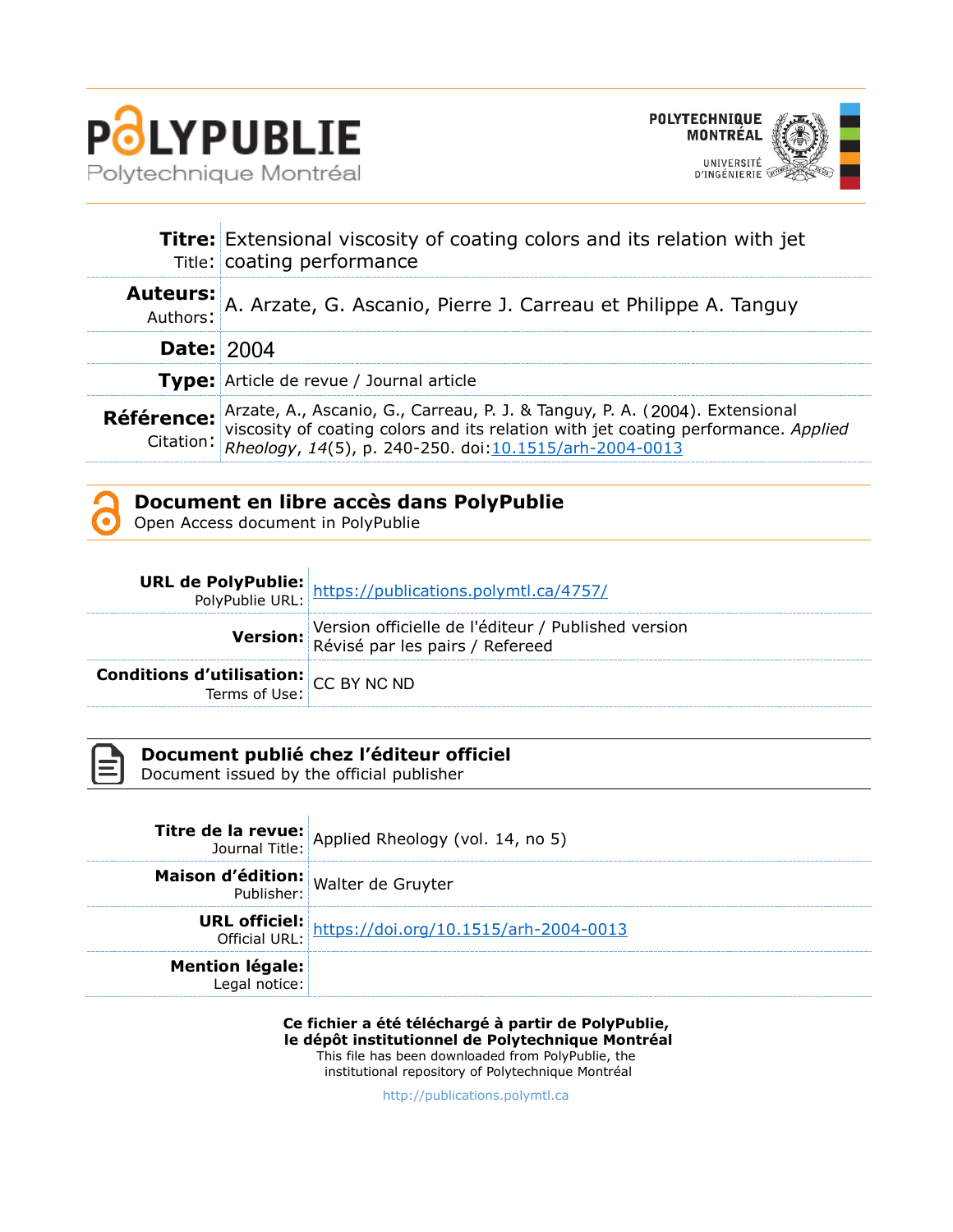# **Extensional Viscosity of Coating Colors and its Relation With Jet Coating Performance**

A. Arzate, G. Ascanio, P.J. Carreau and P.A. Tanguy\*

Center for Applied Research on Polymers (CRASP), Department of Chemical Engineering, Ecole Polytechnique, P.O. Box 6079, Station Centre-ville, Montreal, Quebec H3C 3A7, Canada

> \*Email: philippe.tanguy@polymtl.ca Fax: x1.514.340.4105

Received: 10.5.04, Final version: 9.8.04

#### **Abstract:**

An orifice flowmeter was used to measure the extensional viscosity of several non-pigmented fluids and paper coating colors containing calcium carbonate as pigment in the context of a jet coating application. The orifice flowmeter was first calibrated in terms of a dimensionless Euler number versus Reynolds number curve with Newtonian fluids. The calibration curve was then used to determine the apparent extensional viscosity of coating colors. In the strain rate range investigated, all the fluids were found to exhibit strain-thinning and the Trouton ratio of the coating colors was in the range 5 to 20. Jet coating tests were also carried out in order to evaluate the effect of the extensional viscosity on the jet performance. The extensional viscosity was shown to be a key parameter determining the configuration of the downstream meniscus in the web contact region.

#### **Zusammenfassung:**

Ein Düsenrheometer wurde benutzt um die Dehnviskosität von mehreren nicht pigmenthaltigen Flüssigkeiten und Papierfarbbeschichtungen mit Kalziumkarbonat als Pigment in Bezug auf die Jet-Beschichtungen zu untersuchen. Das Rheometer wurde zunächst mit newtonschen Flüssigkeiten mittels der Auftragung von Euler- gegen Reynoldsnummer kalibriert, so dass im Anschluss die scheinbare Dehnviskosität der Farbbeschichtungen bestimmt werden konnten. In dem untersuchten Dehnratenbereich zeigten alle Proben ein scherverdünnendes Verhalten mit einem Troutonverhältnis von 5 zu 20. Den Einfluss der Dehnviskosität auf die eigentlichen Jet-Beschichtung wurde in Folge untersucht, wobei gezeigt werden konnte, dass sie der Schlüsselparameter zur Kontrolle des Ablösemeniskuses von Substrat ist.

#### **Résumé:**

Un rhéomètre à orifice a été utilisé pour mesurer la viscosité extensionnelle de plusieurs fluides non pigmentés et de sauces de couchage prépareés à base de carbonate de calcium dans le cadre d'une application de couchage par jet. Le rhéomètre à orifice a été tout d'abord étalonné en utilisant une courbe du nombre d'Euler en fonction du nombre de Reynolds avec des fluides newtoniens. Cette courbe d'étalonnage a par la suite été utilisée pour déterminer la viscosité extensionnelle apparente des sauces de couchage. Dans l'intervalle des vitesses de déformation étudié, tous les fluides ont montré une rhéofluidifiance en extension, le rapport de Trouton des sauces de couchage étant compris entre 5 et 20. Des essais de couchage par jet ont été aussi menés dans le but d'évaluer l'effet de la viscosité extensionnelle des sauces de couchage sur la performance du jet. Il s'est avéré que la viscosité extensionnelle est un paramètre clé déterminant la configuration du ménisque en aval de la région de contact sur le substrat.

**Key words:** Extensional viscosity, orifice flowmeter, entry pressure method, coating color, jet coating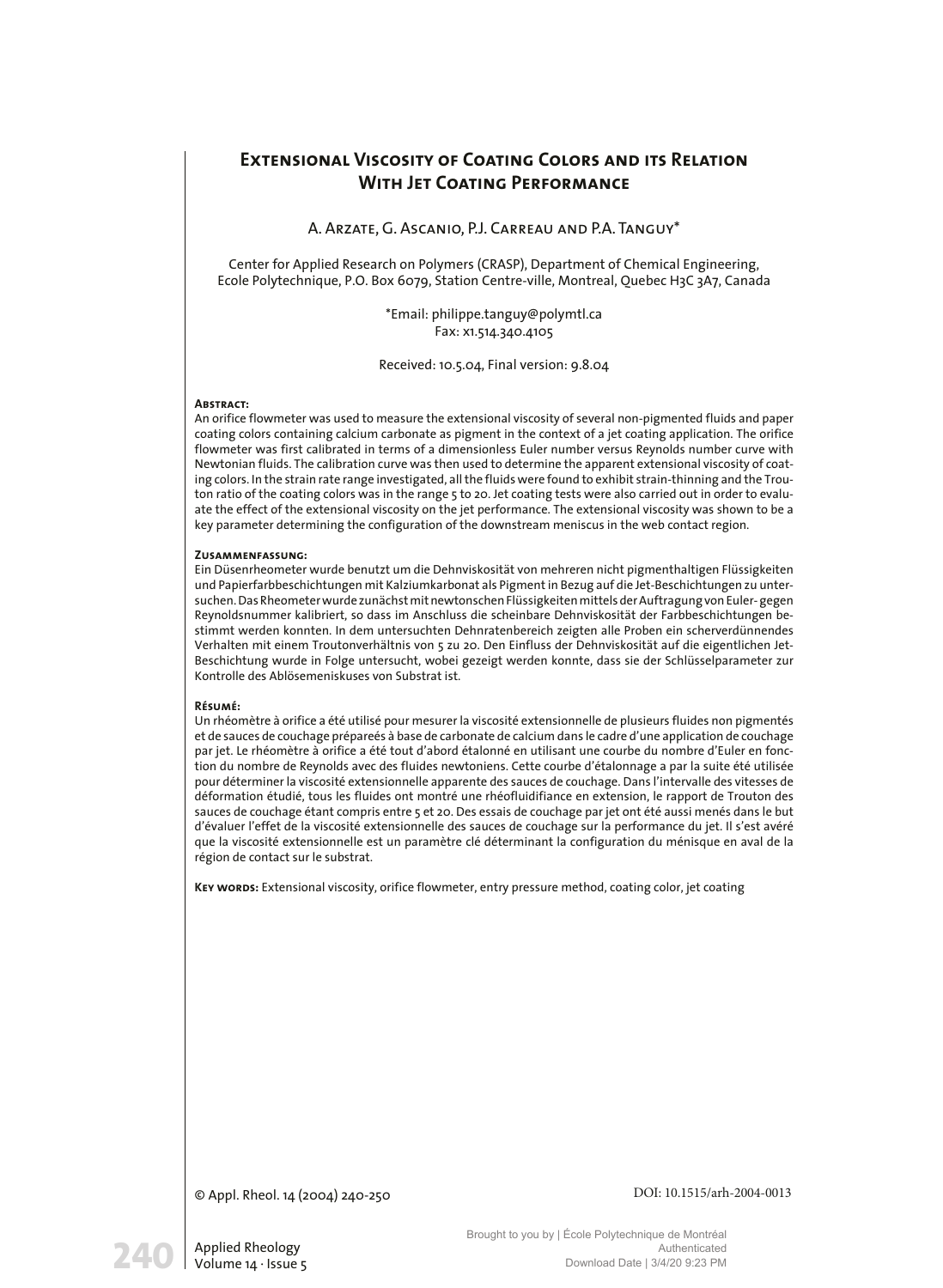*Figure 1: Magnification of application region.*



coated liquid film, where plug flow is reached, the deformation vanishes. The flow close to the free surfaces is dominated by extension, then for a given paper speed, the downstream meniscus will exhibit different configurations according to the extensional properties of coating liquids. As shown in Fig. 1, i.e. a liquid having a low extensional viscosity will promote an increased curvature of downstream meniscus.

Because extensional flows strongly orient polymer molecules and non-symmetric particles, regions of extensional flow in jet coating process can have a strong effect on film application and final product properties [5], i.e. jet stability and stretching. Particles orientation could also have an effect on the printing properties [3]. Indeed, in extensional flow, the preferred molecular orientation is in the direction of the flow field because there are no competing forces to cause rotation as in shear flow. Hence, extensional flow will induce the maximum stretching of the molecules producing a chain tension that may result in a large resistance to deformation compared to shear flow.

Although the extensional viscosity is of fundamental importance for a variety of coating phenomena, the attention has rather been focused on the shear viscosity and viscoelastic properties of colors and suspensions. At present, no simple experimental technique exists to quickly and accurately measure the extensional viscosity of suspensions. Several innovative techniques have been developed for polymer melts and solutions [5]. However, the extensional properties have been difficult quantities to measure at high extensional rates.

The use of entry flows appears to be a good alternative when the fluid is submitted to strain rates larger than 1000  $s^{-1}$ . The pioneering analysis of converging flow developed by Cogswell [6] is perhaps the most robust technique followed by the similar energy balance

### *1 INTRODUCTION*

e paper coating process is a complex procedure at involves a paper web, a coating liquid and a etering device. The aim of coating is to improve e optical and printing properties of paper by plying a thin liquid film onto its surface. In ost coating operations, the control of both the ickness and the uniformity of the coated liquid m can be achieved using blade, roll and nozzle vices. Coating liquids also called colors are conntrated aqueous mixtures of dispersed mineror synthetic particles (from 50 to 70 wt%), nders, dispersants, thickeners and other addies [1]. Interactions between these various gredients are known to result in a complex rheogical behavior [2].

The non-Newtonian behavior of coating lors depends also on flow kinematics during e application process and their deformation tory. From a processing point of view, the owledge of their rheological behavior and the ntrol of this rheology are of practical interest, pecially the relationship between the rheolog-I properties and the ability of the fluid to coat a moving paper at high speed.

Jet coating is considered a promising thnology used as an alternative to traditional oded nip, roll or blade coating. It can be per $r$ med at speeds reaching 33 ms<sup>-1</sup> [3, 4], yielding formation rates up to  $10<sup>4</sup>$  s<sup>-1</sup>. In this coating eration, the coating color is transferred to per by means of a nozzle (see Fig. 1). As soon as e liquid jet impinges onto the paper web, it is read on its surface as a pre-metered thin film. e thickness of the coated liquid film, $T_f$ , is con-)lled by the flow rate fed into the nozzle, which fines the jet thickness, $\mathcal{T}_{j}$ . The liquid flow in the plication region, and therefore the quality of e coated liquid film is strongly affected by opering conditions, mainly the web speed, U, and e jet velocity, *V*, the liquid physical-chemistry d mechanical properties, and the nozzle angement (*D* and  $\alpha$ ). The magnification of the plication region shown in Fig. 1 illustrates the evant characteristics of the jet field flow. There e regions of low deformation rate, in the feedg nozzle and in the coated liquid film, and gions of extremely high deformation rate near e wetting contact line and over the downeam meniscus. In the nozzle, a combination of ear and extensional flows is developed. In the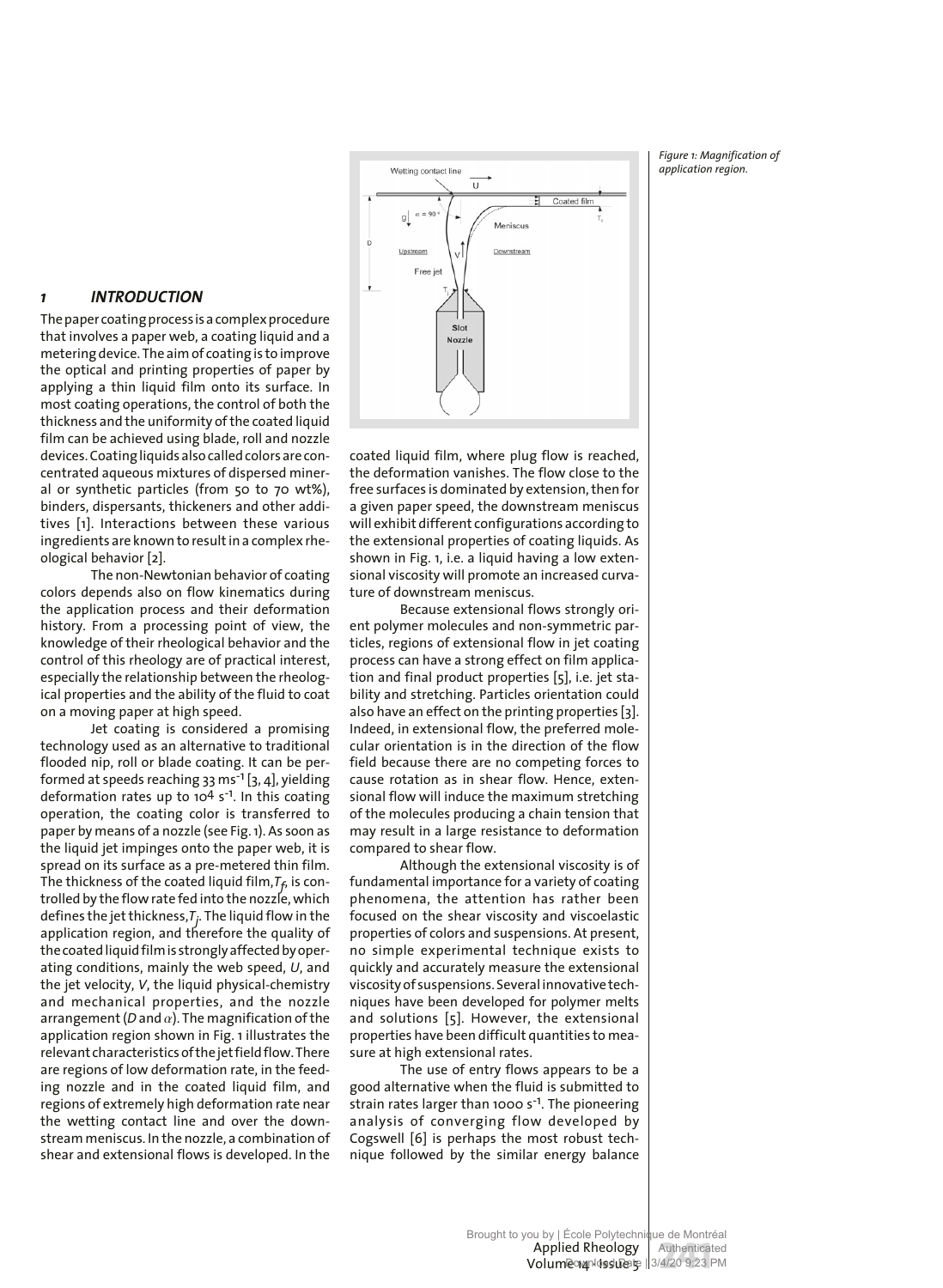



*Figure 2 (left): Schematic diagram of the orifice flowmeter.*

> *Figure 3 (right): Orifice plate.*

minimization method of Binding [7]. The Cogswell method is based on the simple idea that the converging flow into an orifice has a strong extensional component and that extensional viscosity and extension rate can be calculated from entrance pressure drop using simple analytical expressions. It can be applied equally well to both high viscosity polymer melts and low viscosity polymer solutions.

Little information has been found on entry flow measurements for concentrated suspensions and coating colors. Isaksson et al. [8] evaluated the extensional properties for coating colors containing a blend of kaolin and calcium carbonate using a converging channel. Coating colors having an average solids content of 60wt % exhibited a strain-thinning at strain rates lower than 2000 s<sup>-1</sup>. Della Valle et al. [9] used an orifice flowmeter for measuring the extensional viscosity of clay suspensions dispersed in aqueous polyethylene glycol having a solids content of 50, 55 and 60 wt%. They found that the extensional viscosity was constant for the three suspensions investigated, but 12 to 16 times larger than shear viscosity in a strain rate from 10 to 1000 s-1. O'Brien and Mackay [10] measured the extensional viscosity of kaolin pigment suspensions (71 wt% solids content). They found that the strain-thickening became apparent at rates of 1000 s-1. The ratio of the extensional to shear viscosity was found to have values of the order of 50 to 100. Ascanio et al. [11] found a Trouton ratio between 4 and 36 for coating colors based on clay at strain rates ranging from 1000 to 10000 s-1. Depending on the coating color composition, extensional viscosity decreased or increased

with increasing stain rate, and then leveled off at large strain rates.

The objective of this work is to investigate the extensional viscosity of typical paper coating colors at high strain rate, in conditions similar to those encountered in the jet coating process. Because extensional deformation dominates the jet flow in the application region, these data are used to elucidate the effect of extensional properties of the coating liquids on jet performance. The orifice flowmeter technique was used to measure the extensional viscosity of nonpigmented fluids and coating colors formulated containing calcium carbonate as in Ascanio et al. [11]. This method is based on the analysis of the extensional and simple shear components of the converging flow through a small size orifice and allows calculating the relationship between flow rate and pressure drop.

### *2 EXPERIMENTAL*

#### *2.1 MATERIALS*

As shown in Fig. 2, the orifice flowmeter consists of two identical reservoirs separated by an orifice plate. The reservoirs are cylinders of 76.2 mm of inner diameter and 1 m long. The orifice plate is a disc with 45° converging and diverging sections which form a hole of 4.34 mm diameter (Fig. 3). Fluids are pushed through the orifice from one filled cylinder to the empty one in two-way direction by hydraulic pistons. The hydraulic system is driven by three different pumps. The speed of each piston is measured by means of a LVDT position transducer, allowing an accurate determination of the flow rate through the orifice (2.5 to  $28 \times 10^{-3}$  m<sup>3</sup> s<sup>-1</sup>).

The operating principle of the orifice flowmeter is based on the pressure drop due to the flow through the orifice. The pressure drop is measured by means of a differential pressure transducer via small holes bored on each side of the orifice plate. A computer is used to control the pumps and collect flow data (the flow rate and the pressure drop through the orifice). For a full description of the background to the measuring technique, see Della Valle et al. [9] and Ascanio et al. [11].

Brought to you by | École Polytechnique de Montréal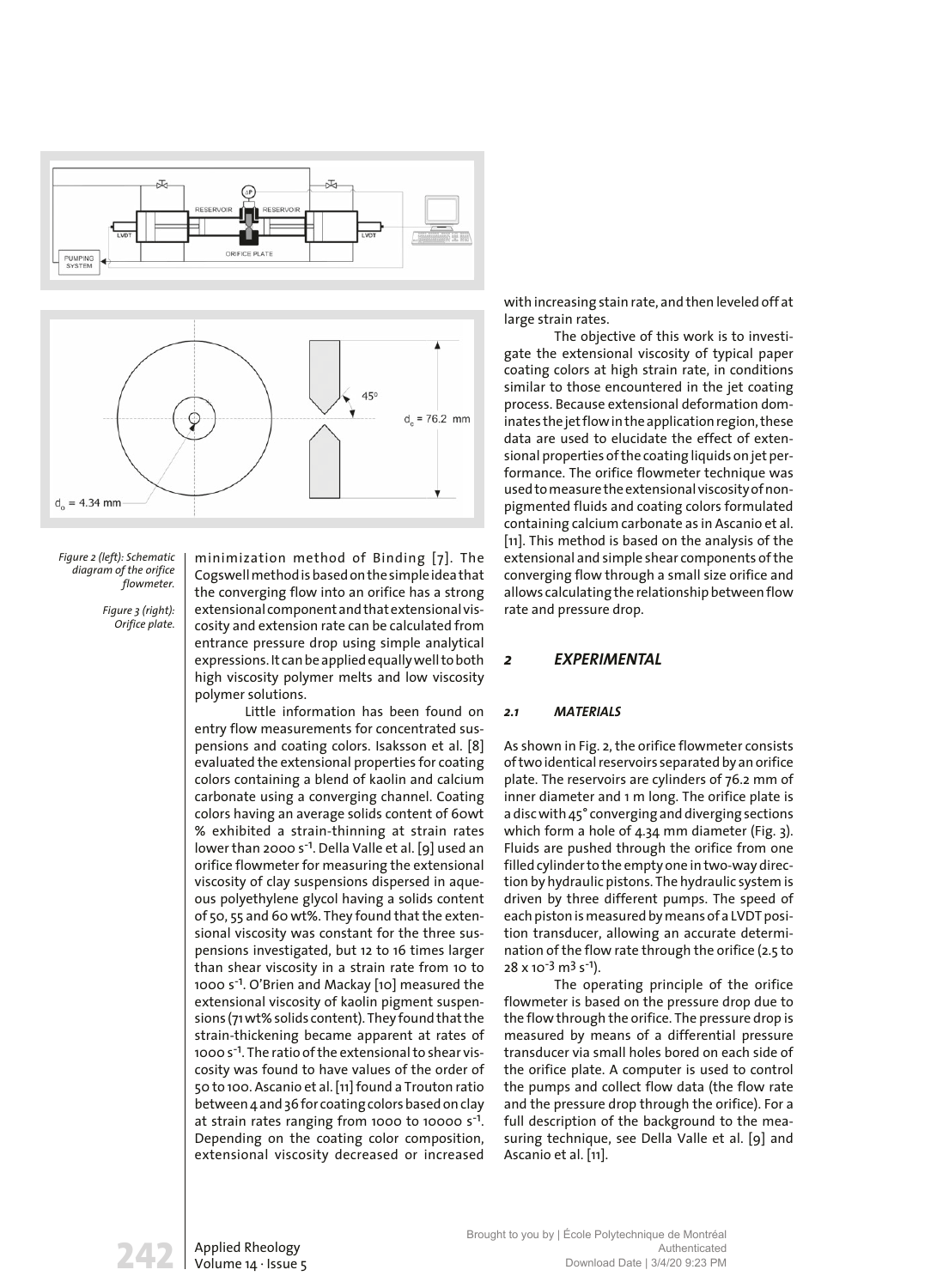#### *2.2 OPERATING PRINCIPLE*

onverging flow of Newtonian fluid, in absence inertia effects, can be analyzed in terms of its tensional and simple shear components. The tal pressure drop,  $\Delta P$ <sub>T</sub>, for the converging sec-In can be defined only in terms of shear and tensional contributions as:

$$
P_{\rm r} = \Delta P_{\rm s} + \Delta P_{\rm E} \tag{1}
$$

 $\Delta P_S$  is the pressure drop due to shear flow  $d \Delta P_F$  is the pressure drop due to extensional w.

We assume that in the converging gion, the flow is laminar, locally fully-develed and at steady state, the converging streames follow the actual cone angle of the orifice  $\mathfrak{s}^{\circ}$ ) and the effect of the radial velocity is neglible. Furthermore it is considered that the presre drop is negligible in the divergent section of e orifice. Then for a Newtonian fluid, the presre drops induced by the shear flow and extenonal flow are respectively:

$$
B_s^2 = \frac{2}{3} \mu \left( \frac{32Q}{\pi d_o^3} \right) \left( 1 - \left( \frac{d_o}{d_c} \right)^3 \right)
$$
 (2)

$$
\sum_{E} = \frac{16}{9} \mu \left( \frac{32Q}{\pi d_o^3} \right) \left( 1 - \left( \frac{d_o}{d_c} \right)^3 \right)
$$
 (3)

 $\theta$  and  $d_{\mathcal{C}}$  are the diameter at the orifice d the cylinder, respectively, *Q* is the flow rate d  $\mu$  is the shear viscosity of the fluid.

Considering that  $d_0 \ll d_c$ , the total presre drop can be then written as:

$$
\gamma = \frac{22}{9} \mu \left( \frac{32Q}{\pi d_o^3} \right)
$$
 (4)

om Eqs. 2, 3 and 4 one can observe that shear d extensional contributions represent 27% and %, respectively, of the total pressure drop. This  $\,$  $s$ ult is valid for the orifice plate configuration

used in this work, i.e. for an entrance angle equal to 45 degrees. The effective strain rate is taken as half the square root of the second invariant of the rate-of-deformation tensor,  $\bar{\dot{\gamma}}$  = √3  $\dot{\epsilon}$  and was calculated by Della Valle et al. [9] in terms of the orifice diameter and the velocity at the orifice as:

$$
\overline{\dot{\gamma}} = 29.1 \left( \frac{V_o}{d_o} \right) \tag{5}
$$

where  $V<sub>o</sub>$  is the average velocity of the fluid at the orifice and the value of 29.1 is a geometrical constant obtained using Metzner and Otto concept [12] to relate the extensional rate to the shear rate.

#### *2.3 CALIBRATION*

The equipment was calibrated by plotting the pressure drop-flow rate curve in terms of dimensionless Euler number versus Reynolds number. The Reynolds number, *Re*, is here defined as:

$$
Re = \frac{d_o V_o \rho}{\mu}
$$
 (6)

and the Euler number, *Eu*, as:

$$
Eu = \frac{\Delta P_{\tau}}{\text{0.5pV}^2_{o}}
$$
\n(7)

By combining Eqs. 4, 6 and 7, the orifice curve can be described in laminar regime by the relation:

$$
Eu = \frac{39.11}{Re}
$$
 (8)

Eq. 8 represents the theoretical expression of *Eu* versus *Re* for the laminar regime. This expression has been verified for Newtonian fluids [9, 10] and by a 2-D flow simulation [9].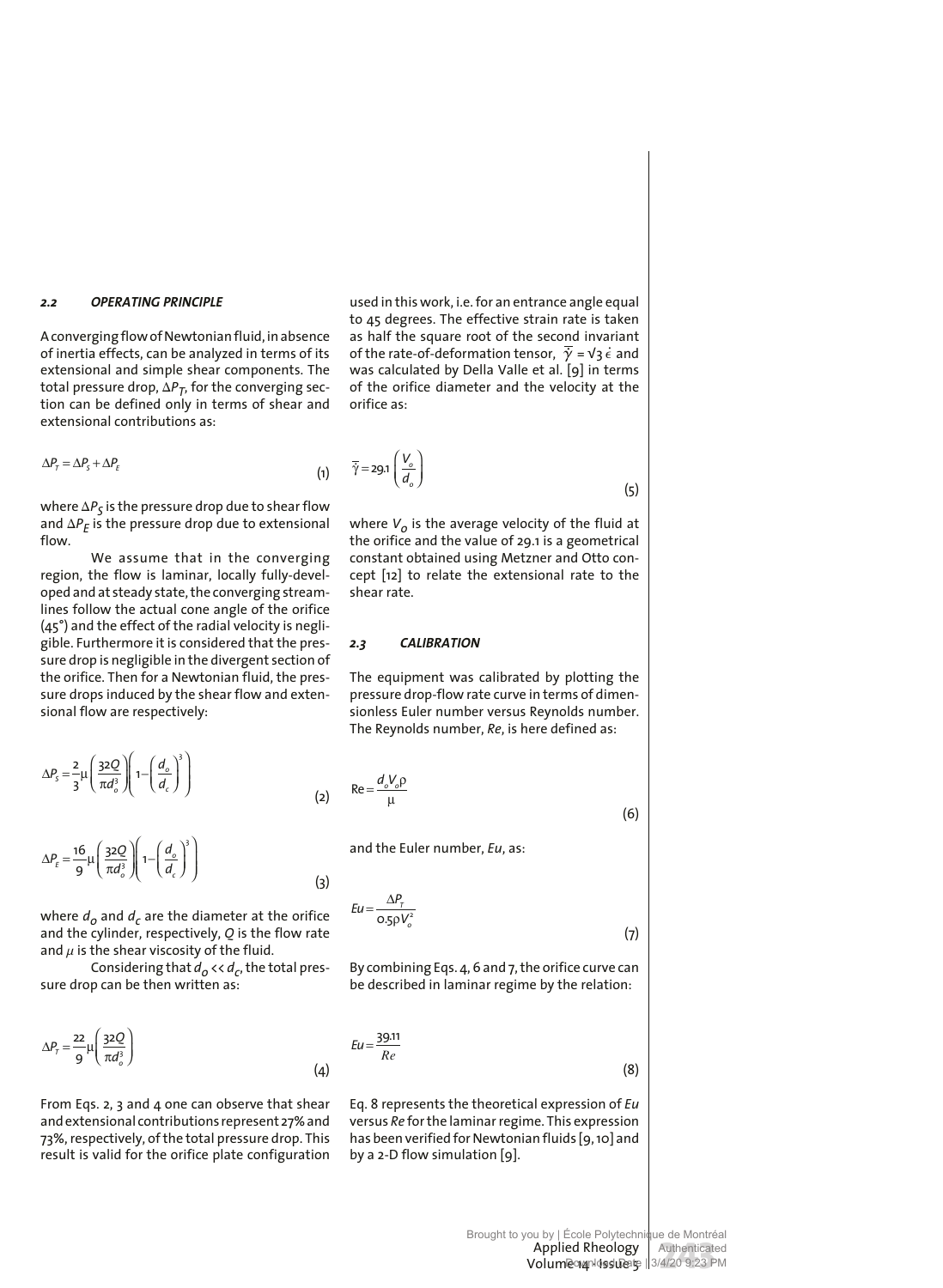The calibration curve can be used to determine the apparent extensional viscosity of non-Newtonian fluids from the knowledge of the pressure drop. In the case of a purely shear-thinning (or shear-thickening) fluid, the shear viscosity in the definition of Reynolds number (Eq. 6) is considered as an apparent viscosity evaluated at the shear rate occurring at the orifice. Then, relating the shear viscosity to the extensional viscosity by the Trouton ratio (i.e.  $\eta_F = 3\mu$ ), the apparent extensional viscosity can be obtained from the pressure drop using the orifice curve in the laminar regime (Eq. 8) as:

$$
\eta_{\varepsilon} = \frac{6}{39.11} \Delta P_{\tau} \left( \frac{d_{o}}{V_{o}} \right)
$$
 (9)

It is important to point out that as the strain rate increases, the inertia effects in the orifice flow can no longer be neglected and the data need to be corrected. According to Ascanio, et al. [11], pressure forces are equal to inertia forces for Reynolds numbers larger than 20, so that Euler number becomes equal to unity. Hence, the Euler number used to calculate the apparent extensional viscosity in this region is corrected as follows:

$$
Eu_{cor} = Eu - 1 \tag{10}
$$

Three concentrations of polyethylene glycol (PEG 35 000, Clariant Ltd.) aqueous solutions ranging from 20 to 30 wt% were used as Newtonian fluids for calibrating the orifice flowmeter. The corresponding viscosities were 0.14, 0.35 and 0.59 Pa s for 20, 25 and 30 wt% solutions, respectively.

*Table 1: Dried composition of coating colors (pph of pigment basis).*

|                               | Coating color            |         |                |                          |           |                          |
|-------------------------------|--------------------------|---------|----------------|--------------------------|-----------|--------------------------|
| Ingredients                   | $C55-05$                 | $C55-1$ | $C65-0$        | $C65-05$                 | $C55-05L$ | $C65-0L$                 |
| Carbital 90 [pph]             | 100                      | 100     | 100            | 100                      | 100       | 100                      |
| Latex CP620NA [pph]           | $\overline{\phantom{a}}$ | ۰       | $\blacksquare$ | $\overline{\phantom{a}}$ | 10        | 10                       |
| CMC Finnfix 10 [pph]          |                          |         | 1              |                          |           |                          |
| CMC 7LT [pph]                 | 0.5                      |         | ٠              | 0.5                      | 0.5       | $\overline{\phantom{a}}$ |
| Solids content [wt %]         | 55                       | 55      | 65             | 65                       | 55        | 65                       |
| Density [kg m <sup>-3</sup> ] | 1528                     | 1525    | 1690           | 1702                     | 1462      | 1466                     |

#### *2.4 FLUIDS*

Two types of fluids were compared in this work: non-pigmented fluids and pigmented coating colors. A carboxymethyl cellulose (Finnfix 30, Noviant Inc.) aqueous solution at 6 wt% having a density of 1020 kg m-3 and an aqueous solution of 5 wt% polyethylene glycol (PEG 35000, Clariant Ltd) - 3 wt% carboxymethyl cellulose (Finnfix 700, Noviant Inc.) having a density of 1009 kg m-3were used as non-pigmented non-Newtonian fluids. In the forthcoming results, the fluids will be denoted by PEG, FF30 or FF700 followed by one or two digits indicating the concentration by weight.

Six coating colors based on commercial paper formulations were tested in the orifice flowmeter. Ground calcium carbonate (Carbital 90) from Imerys was used as pigment. A carboxymethyl cellulose with an average molecular mass of 60000 (Finnfix 10) from Noviant Inc. was used as thickener and water retention aid. Modified styrene butadiene latex (CP620NA) from Dow Chemical Co. was used as a binder, and sodium carboxymethyl cellulose having an average molecular mass of 90000 (CMC 7LT) from Hercules was used as a thickener agent. Each coating color was prepared from the pigment slurries adding gradually 1 pph (dry parts of ingredient per hundred parts of pigment) of Finnfix10, previously hydrated and, then, 10 pph of latex was added to the same formulation. According to the formulations shown in Tab. 1, two different contents (0.5 or 1 pph) of CMC 7LT were also added at the same time as Finnfix10. The final pH was adjusted between 8.5 and 9.0 by adding 10 wt% NaOH and the final solids content was adjusted to 55 or 65 wt%. In the presentation of the results, all the colors ("C") will be denoted by a code containing three symbols. The first symbol, 55 or 65, represents the solids content. The second symbol, 0, 0.5 or 1, denotes the added amount of CMC and the third symbol, L, indicates the latex addition, as indicated in Tab. 1. All the fluids were tested the day following their preparation.

Steady and oscillating shear rheological tests were performed with a rotational rheometer (Advanced Rheometer AR-2000, TA Instruments). The steady shear viscosity, storage modulus, *G'* and loss modulus, *G"* were all measured in a Couette configuration of 30 mm for outer cylinder and 28 mm for the inner cylinder for all fluids. The measurements were performed at 25 ℃.

Brought to you by | École Polytechnique de Montréal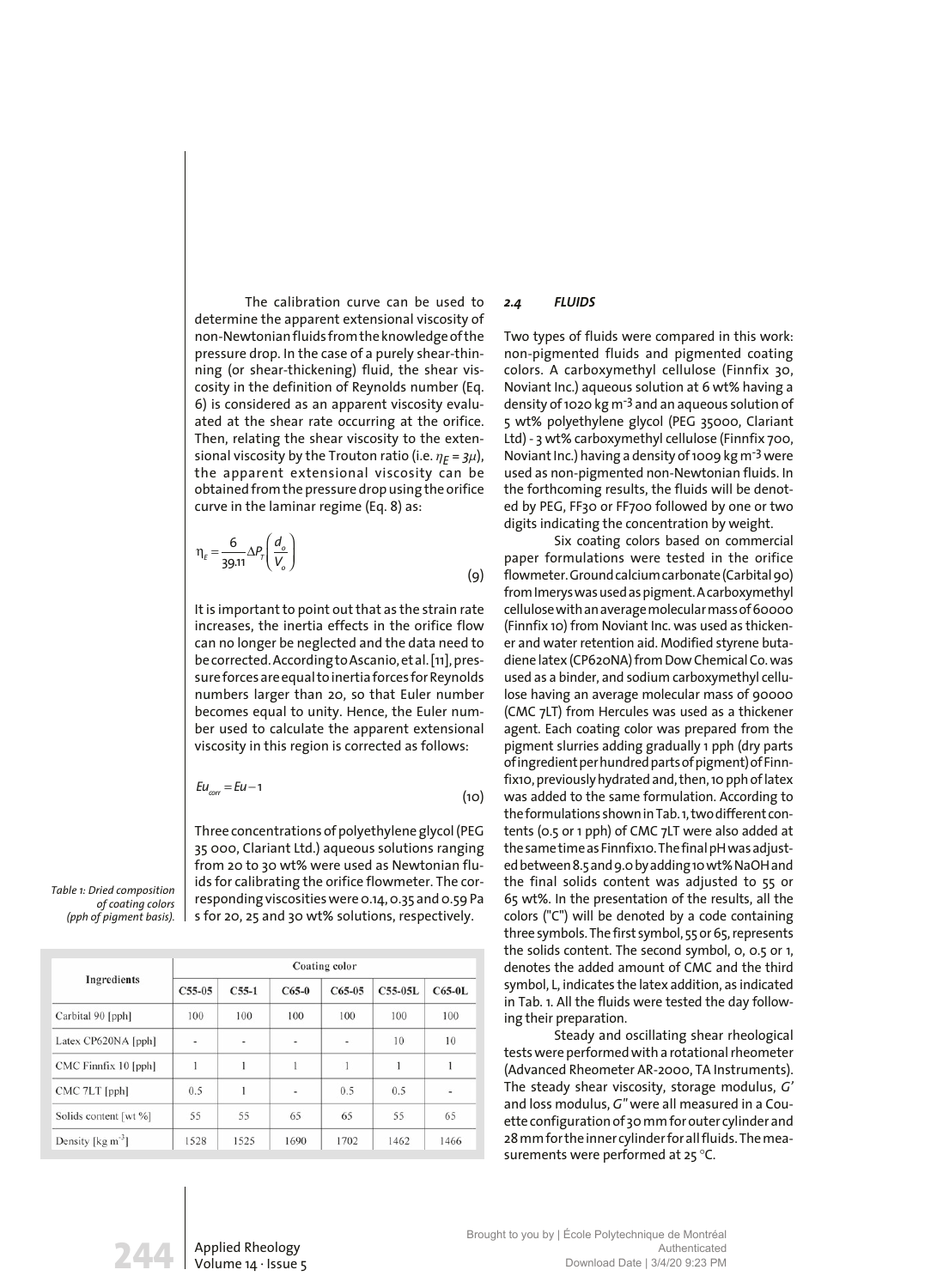

#### *2.5 JET COATING TESTS*

ating studies were carried out on the laboratojet coater shown in Fig. 4. The coater is comsed of a slot-type nozzle applicator and a moving synthetic paper loop (1058-Tyvek™). The nozzle plicator transfers the coating liquid to the web, thout overflow or post-metering. The nozzle s a slot of 2 mm thick and a width of 100 mm. all the experiments, the distance between the zzle exit and the web also called coating gap, *D*, as kept at 5 mm and the impingement angle,  $\alpha$ , 90 degrees (see Fig. 4). The web speed, *U*, can varied from  $\sigma$  to 25 m s<sup>-1</sup>.

For the purpose of this study, a good jet rformance for a given web speed was defined the minimum flow rate which allows develing a stable jet. The jet was visualized in the ating gap under steady-state flow conditions ing a color video camera (Hitachi VK-C370) and video recorder (Hitachi D4A MX431).

### *3 RESULTS AND DISCUSSION*

#### *3.1 CALIBRATION*

5. 5 shows the calibration curve (Euler number rsus Reynolds number) experimentally estabhed. In the range of pressure drop values meared, the accuracy was estimated to be  $\pm$  3.2  $\%$ d ± 12.8 % for the *Re* and *Eu*, respectively. A lamar region (slope of -1) is observed at low *Re*, nere the flow is purely viscous. At high *Re*, inereffects become important and the pressure op becomes gradually independent of the vissity. The critical *Re* corresponding to the tranion flow regime was established at 20. Hence, ta obtained for *Re* > 20 were corrected using . 10. In laminar region, the experimental caliation curve can be correlated by:



This is not significantly different from the theoretical expression (Eq. 8).

#### *3.2 SHEAR FLOW RESULTS*

Non-pigmented fluids and coating colors exhibited a shear-thinning behavior, which can be well described by a power-law model with an infinite shear viscosity at high shear rate, namely:

| $\eta_{\scriptscriptstyle \varsigma}\!=\!m\dot{\gamma}^{n\!-\!1}\!+\!\eta_{\scriptscriptstyle \infty}$ | (12) |
|--------------------------------------------------------------------------------------------------------|------|
|                                                                                                        |      |

*Table 2: Power-law parameters of all the fluids.*

| Fluid          | Consistency index $(m)$<br>[Pa s <sup>n</sup> ] | Shear power-law index $(n)$ | $\eta_x$<br>[Pa s] |
|----------------|-------------------------------------------------|-----------------------------|--------------------|
| FF30(6)        | 1.69                                            | 0.66                        | 0.104              |
| PEG(5)FF700(3) | 3.63                                            | 0.68                        | 0.160              |
| $C55-05$       | 5.22                                            | 0.34                        | 0.056              |
| $C55-1$        | 7.07                                            | 0.37                        | 0.100              |
| $C55-05L$      | 19.46                                           | 0.23                        | 0.070              |
| $C65-0$        | 22.26                                           | 0.30                        | 0.143              |
| $C65-05$       | 33.78                                           | 0.32                        | 0.225              |
| $C65-0L$       | 52.43                                           | 0.20                        | 0.130              |

*Figure 4 (left): Sketch of the laboratory jet coater.*

*Figure 5 (right above): Calibration curve in terms of the dimensionless Euler number versus Reynolds number for Newtonian fluids.*

*Figure 6 (right below): Steady shear viscosity as a function of shear rate for all the fluids.*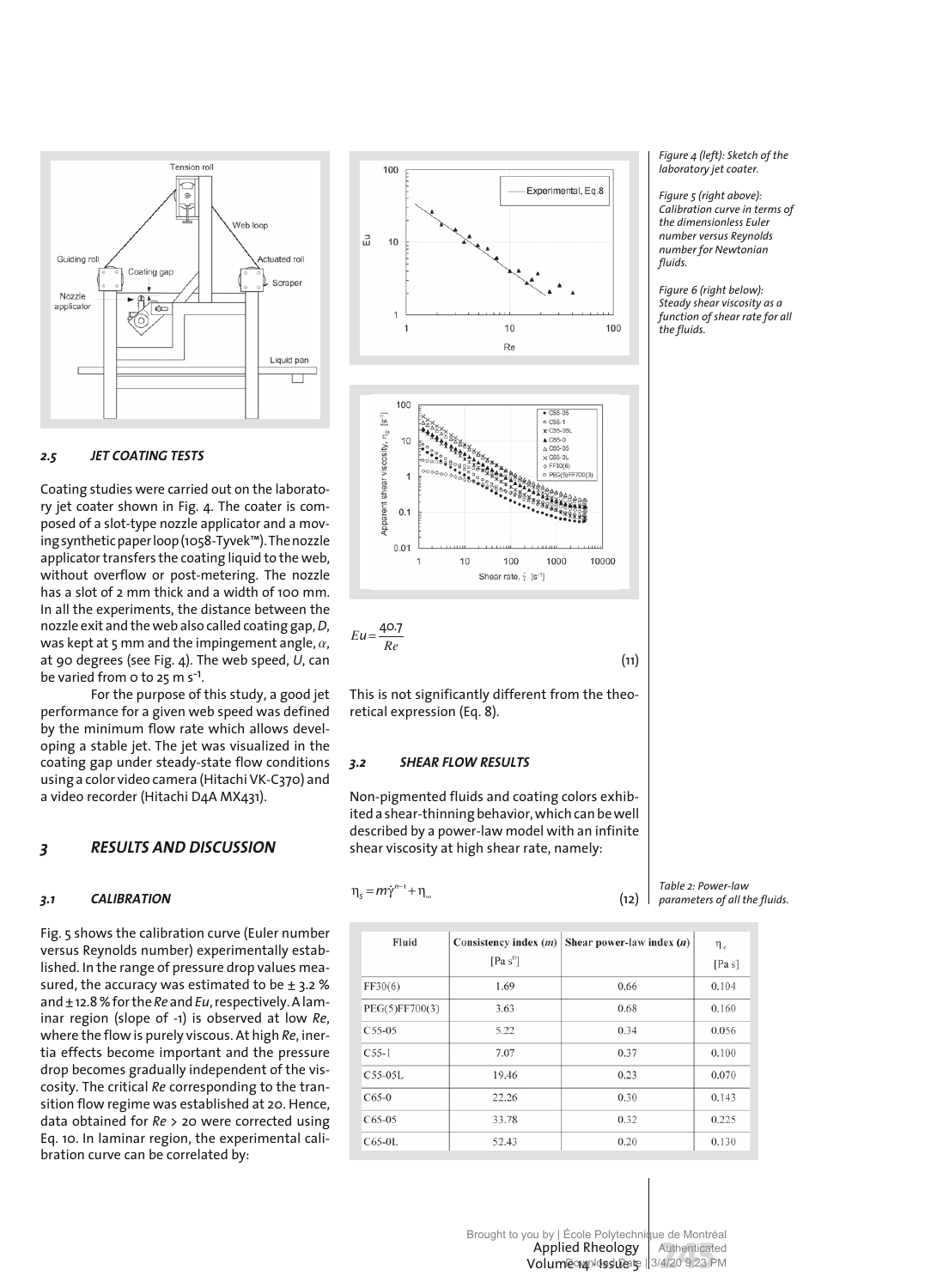where  $\eta_{\mathsf{s}}$  is the apparent shear viscosity,  $\dot{\gamma}$  is the shear rate,  $\eta_{\infty}$  is the infinite shear viscosity and *m* and *n* are the shear consistency and the shear power-law index, respectively.

Fig. 6 shows the typical shear viscosity curves for all the coating colors in the shear rate range of 1 to 4300 s<sup>-1</sup>. All the fluids exhibited a shear-thinning behavior in the shear rate range of interest, that is  $\dot{\gamma}$  > 30 s<sup>-1</sup>. The rheological parameters *m*, *n* and  $\eta_{\infty}$  are reported in Tab. 2. The rheological parameters of non-pigmented fluids estimated in the shear rate region of interest are presented as references in the same table. From Fig. 6, it is observed that a constant shear viscosity for all the coating colors could be reached for shear rate higher than 3000 s<sup>-1</sup>. The effect of latex addition is more evident at low shear rate (see the data sets for C55-05L/C55-05 and C65-0L/C65-0). At high shear rate, the addition of latex does not significantly affect the shear viscosity. However, the shear rate to which viscosity is not sensitive to the addition of latex depends on the solids content. Typically the addition of latex decreases the shear viscosity at high shear rates. Indeed, smaller latex particles (average particle size of 0.1  $\mu$ m) could fit between the larger pigments particles (average particle size of  $2 \mu m$ ) and lubricate the flow of the larger particles [13].

*Table 3: Dynamic data at 1 Hz and apparent extensional viscosity data valuated at*  $\overline{\dot{y}}$  = 4200 s<sup>-1</sup>.

Several additional remarks can be made from Tab. 2 and Fig. 6. The shear power-law index remains within a relatively narrow range but increases slightly with the thickener concentra-

| Fluid         | <b>Critical strain</b><br>$(\gamma_c)$           | Loss modulus<br>$(G^{\prime})^1$ | Storage modulus<br>$(G')^1$ | $\eta_E$<br>[Pa s] |
|---------------|--------------------------------------------------|----------------------------------|-----------------------------|--------------------|
|               |                                                  | [Pa]                             | [Pa]                        |                    |
| F30(6)        | 0.25                                             | 2.54                             | 0.38                        | 2.10               |
| EG(5)FF700(3) | 0.25                                             | 7.07                             | 0.72                        | 2.31               |
| $55 - 05$     | 0.004                                            | 2.03                             | 0.02                        | 0.46               |
| $55 - 1$      | 0.004                                            | 2.81                             | 0.01                        | 0.99               |
| $55-05L$      | 0.004                                            | 5.39                             | 0.05                        | 0.78               |
| $65-0$        | 0.004                                            | 11.75                            | 2.50                        | 2.54               |
| $65 - 05$     | 0.004                                            | 14.84                            | 2.81                        | 2.91               |
| $65 - 0L$     | 0.004                                            | 29.29                            | 6.95                        | 2.50               |
|               | Moduli were evaluated at strain amplitude of 10. |                                  |                             |                    |

tion and reduces with latex addition. The shear consistency index is shown to increase with thickener concentration, solids content and latex addition. However, the effect of latex on the infinite shear viscosity is more complex: for the high solids content coatings, the addition of latex results in a reduction of the infinite shear viscosity as discussed above. No shear-thickening behavior at high shear rate was observed with any formulation in the shear rate range investigated.

It has been demonstrated that the elastic effects of high concentrated coating colors can be neglected when the fluid is highly deformed [14]. The results of our oscillatory shear measurements are summarized in Tab. 3, where the loss modulus, *G''* and the storage modulus, *G'* evaluated at a strain rate amplitude of 10 are reported. It can be seen that the loss factor,  $tan \delta = G''/G'$ , is considerably larger than 1, indicating that all the fluids investigated were much more viscous than elastic. The critical strain amplitude,  $\gamma_c$ , at which moduli depart from a linear behavior is the same for all the coating colors and refers to the strain to which the coating colors can withstand without being perturbed. In Tab. 3, it can be seen that the coating colors have a critical strain amplitude of 0.004 that is considerably lower than that for non-pigmented fluids (0.25). It means that internal structure of the coating colors begins to break down more easily than that of non-pigmented fluids. The elastic behavior of the coating colors is probably the result of a weak network structure between pigment particles and/or thickener. At low strain amplitude, below the critical point, both moduli are constant. From this critical point the moduli decrease when increasing strain amplitude and the fluids start exhibiting a non-linear viscoelastic behavior.

#### *3.3 EXTENSIONAL FLOW RESULTS*

In Figs. 7 and 8, the apparent extensional viscosity data are plotted as a function of the effective strain rate. The apparent extensional viscosity and effective strain rate were calculated using Eq. 9 and 5, respectively. All data for *Re* > 20 were corrected using Eq. 10. An average accuracy of 15% was estimated for the apparent extensional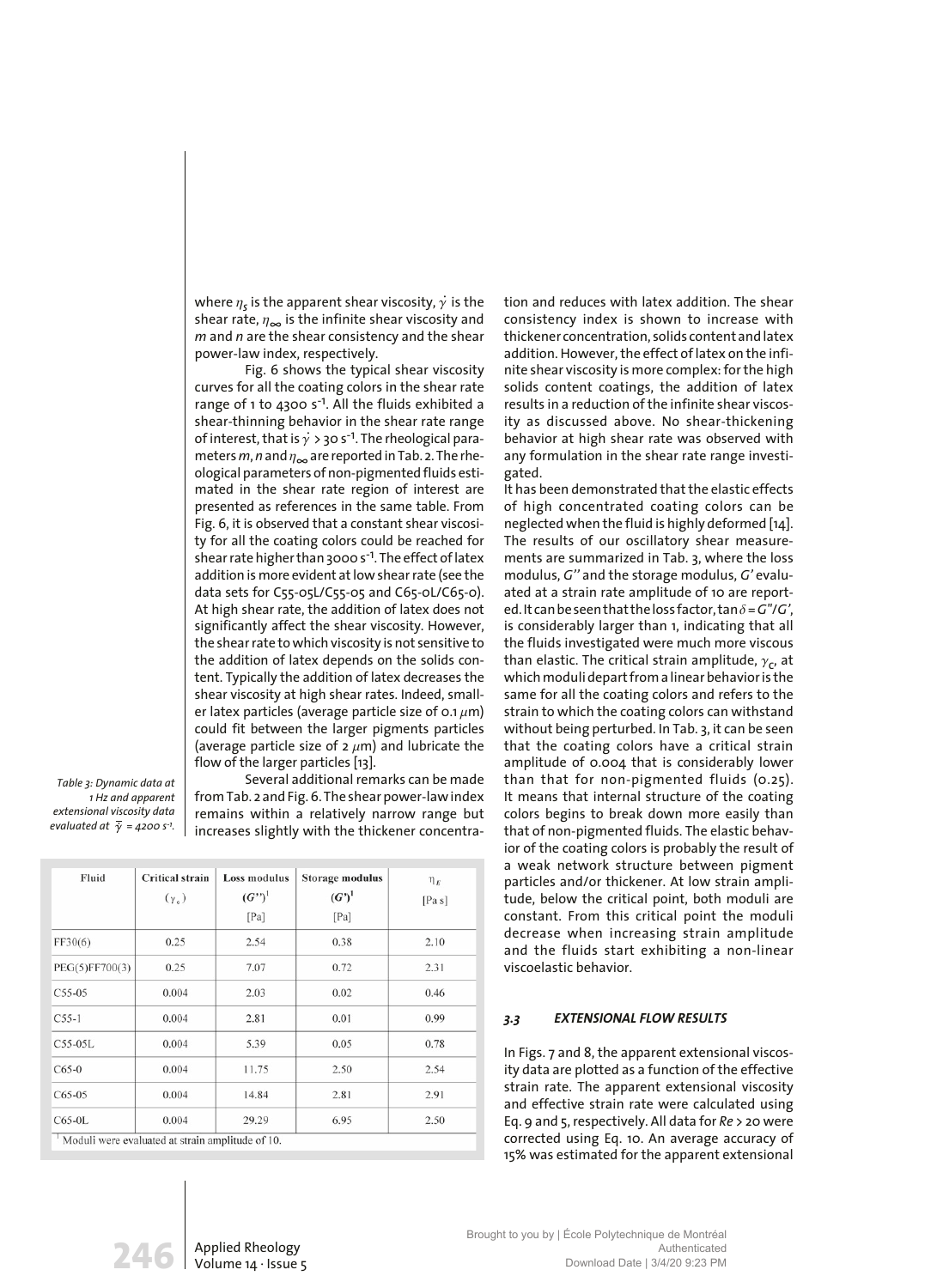

cosity measurements. Fig. 7 shows the appart extensional viscosity obtained for the nonpigmented fluids FF30(6) and PEG(5)FF700(3). th fluids are strain-thinning in the effective ain rate investigated, i.e. the apparent extennal viscosity decreases with increasing effece strain rate.

As Fig. 8 shows, the three low solids con-It coating colors exhibited a similar behavior. initial plateau at low effective strain rate (above 2000 s<sup>-1</sup>) is observed. Then, coating colors hibit strain-thinning with increasing effective ain rate. At a given strain rate, an increase in the ckener content (CMC 7LT) leads to an increase the apparent extensional viscosity. A certain nsitivity to the latex addition is also observed. gh solids content colors also exhibit strain-thinng in the whole range of the effective strain rate restigated (Fig. 8). In this case, the apparent tensional viscosity is not sensitive to latex addin (see C65-0 and C65-0L). The amount of thicker slightly affects the extensional viscosity at w effective strain rate (see C65-0 and C65-05). r all the fluids, the apparent extensional viscos-,  $\eta_{E}$ , can be described with a power-law function the effective strain rate,  $\bar{\dot{\gamma}}$  , as follows:

$$
=e\overline{\gamma}^{t-1} \tag{13}
$$

 $\bm{\mathit{u}}$  e and  $\bm{\mathit{t}}$  are the extensional consistency d extensional power-law index, respectively.

In order to compare the extensional pperties of the fluids investigated, the appart extensional viscosity data evaluated at  $\hspace{0.1 cm}$   $\hspace{0.1 cm}$  = oo s<sup>-1</sup> are shown in Tab. 3. This effective strain e value corresponds to the average value of e extension rate occurring in the application gion of the jet coater where the extension rate defined as the ratio of the difference of the web eed and the jet velocity to the difference of the m thickness and the jet thickness:

$$
=\frac{U-V}{T_f-T_j}
$$



The same order of magnitude of  $\eta_F$  (around 2.5) Pas) is observed for non-pigmented fluids and high concentrated coating colors. It means that, from a mechanical point of view, both kinds of fluids would have the same ability to develop jets during jet coating process. The molecular nature of the thickener used may significantly influence the extensional flow behavior. Branched molecules of non-pigmented fluids (carboxymethyl cellulose) would be at the origin of a high extensional viscosity, since they exhibit a randon-coil type conformation in solution [15]. In the case of highly concentrated coating colors, it is possible that the alignment of the particles influences the apparent extensional viscosity value. With comparable operating conditions, low concentrated coating colors would promote the stretching of the jet, generating thus thinner jets, as these fluids would offer less resistance to the stretching.

On the other hand, the apparent extensional viscosity increases with solids content. We can see in Tab. 3 that  $\eta_F$  of C65-05 is about six times larger than that of C55-05. For the low concentrated coating colors, the effect of thickener is more evident. For instance, C55-1 exhibits a  $\eta_F$ twice larger than that of C55-05 while C65-05 exhibits  $\eta_F$  only 15% larger than that exhibited by C65-0. Finally, it is observed that the addition of latex strongly affects  $\eta_F$  of low concentrated coating colors (i.e. it increases  $\eta_F$ ). For high solids colors, the addition of latex changes the type of interactions and reduces  $\eta_F$  (compare C65-05 with C65-0L). It would seem that the effect of thickener is suddenly minimized by the latex addition.

#### *3.4 TROUTOUN RATIO*

It is interesting to compare the apparent extensional viscosity with the shear viscosity in terms of the Trouton ratio, which was calculated by the following expression:

$$
Tr = \frac{\eta_{\varepsilon}}{\eta_{s}}
$$

 $(14)$ 

*Figure 7 (left): Apparent extensional viscosity as a function of effective strain rate for non-pigmented fluids.*

*Figure 8 (right): Apparent extensional viscosity as a function of effective strain rate for all the coating colors.*

(15)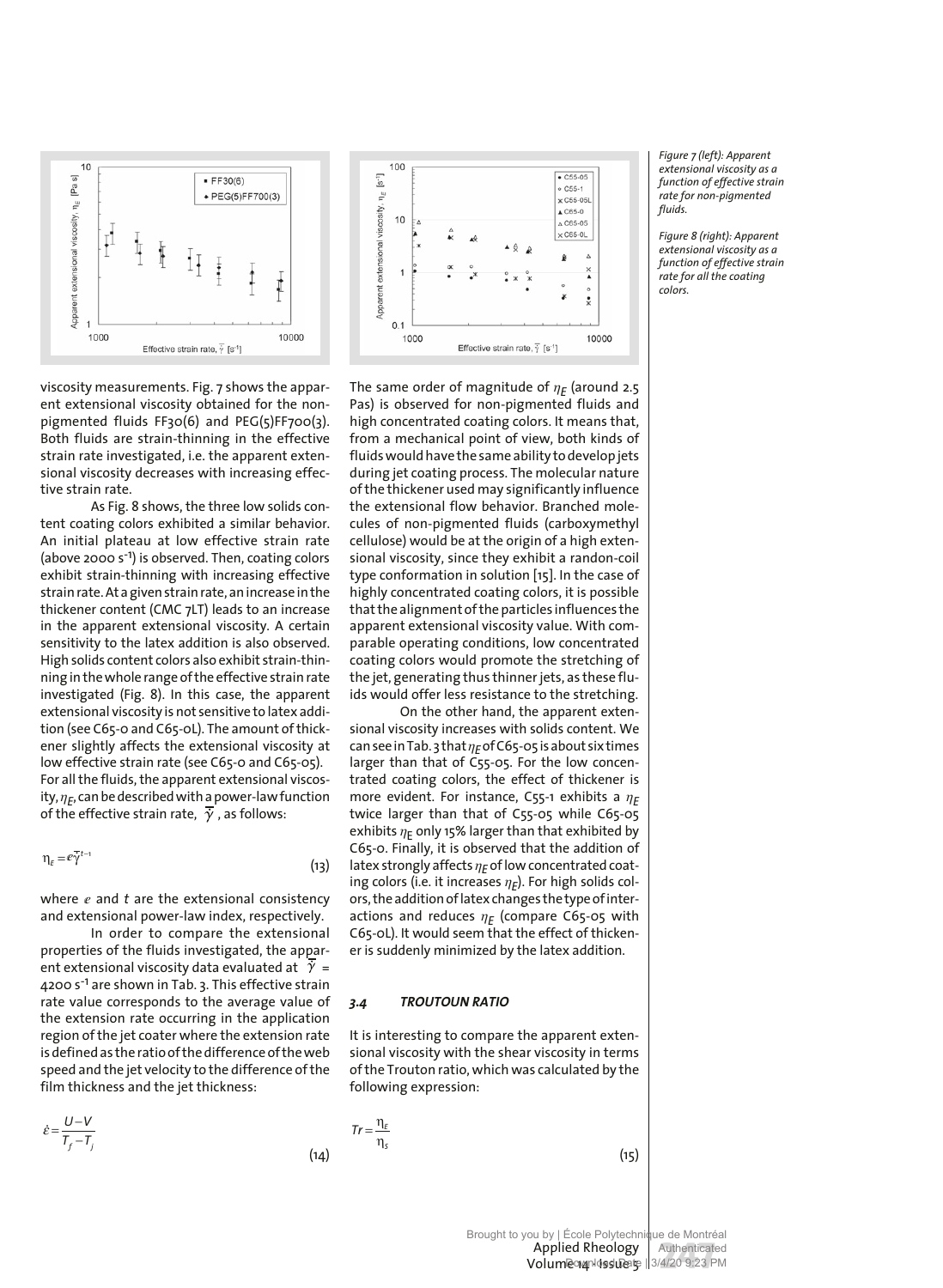*Figure 9 (left): Trouton ratio as a function of the effective strain rate for all the fluids.*

*Figure 10: Jet flow image from application region at U = 12.5 ms-1 with a) (right above) FF30 and b) (right middle) C55-1.*

*Figure 11 (right below): Downstream meniscus configuration for U = 8.3 ms-1.*



where  $\eta_F$  is the extensional viscosity data plotted in Fig. 8 and  $\eta_{\rm s}$  is the apparent shear viscosity at the same value of the effective strain rate. It is important to point out that the shear viscosity was considered as a constant for  $\gamma$  > 3000 s<sup>-1</sup> reported in Tab. 2. The results for all the coating colors are presented in Fig. 9. The Trouton ratio is larger than the theoretical value of 3 for Newtonian fluids. For effective strain rates smaller than 3000  $s<sup>-1</sup>$  the high solids content colors show a *Tr* of about 15, while for the low solids colors *Tr*is about 10. In the effective strain range from 3000 to 6000 s<sup>-1</sup>, this ratio is fairly constant and of the order of 10 for all the coating colors. *Tr*decreases down to 5 for effective strain rate larger than 6000 s-1.

These values of the Trouton ratio are comparable to those obtained by Della Valle et al. [9] and Ascanio et al. [16] for clay suspensions in a Newtonian fluid containing 50 - 65 wt% solids content. Furthermore, these results are similar to the value obtained with coating colors based on delaminated kaolin clay (52 and 62 wt%) and ground calcium carbonate (55 and 65 wt%) by Arzate et al. [17] who found a Trouton ratio between 8 and 20. However, it has been found that the Trouton ratio could reach values of 85 for coating colors based on delaminated kaolin clay [16].

#### *3.5 JET PERFORMANCE*

Figs. 10a,b are examples of jet flows obtained in the application region with the non-pigmented fluid, FF30(6) and the low concentrated coating color, C55-1, respectively. These images correspond to stable jets obtained at  $U = 12.5$  m s<sup>-1</sup>. In comparable operating conditions, as it can be seen in Fig. 10, a liquid having a high extensional viscosity (FF30(6)) exhibited a less curved downstream meniscus (longer radius of curvature) than the low extensional viscosity liquid (C55-1). Consequently, the length necessary for the coated film to reach its final thickness is larger.

In order to compare the jet performance for four fluids in the same operating conditions, the downstream meniscus configuration







obtained at  $U = 8.3$  m s<sup>-1</sup> is presented in Fig. 11. In this figure, *X* and *Y* represent dimensionless positions along the web and normal to the web, respectively. Half-gap of the nozzle slot, *G*and the width of the coating gap, *D*were used to represent the x-coordinate and y-coordinate scale, respectively. As expected, the curvature of the meniscus depends on the extensional viscosity. The curvature decreases with increasing extensional viscosity. This behavior is general to all the non-Newtonian fluids investigated. From a processing point of view, a low extensional viscosity seems to be beneficial for a good runnability since the coating liquid would exhibit less resistance to deformation, so the radius of curvature of the downstream meniscus would be reduced, as well as the liquid tearing. These results confirm that the extensional viscosity is relevant in evaluating the behavior of coating colors. In addition the effect of strain-thinning behavior was clearly observed at high web speed. Under these operating condi-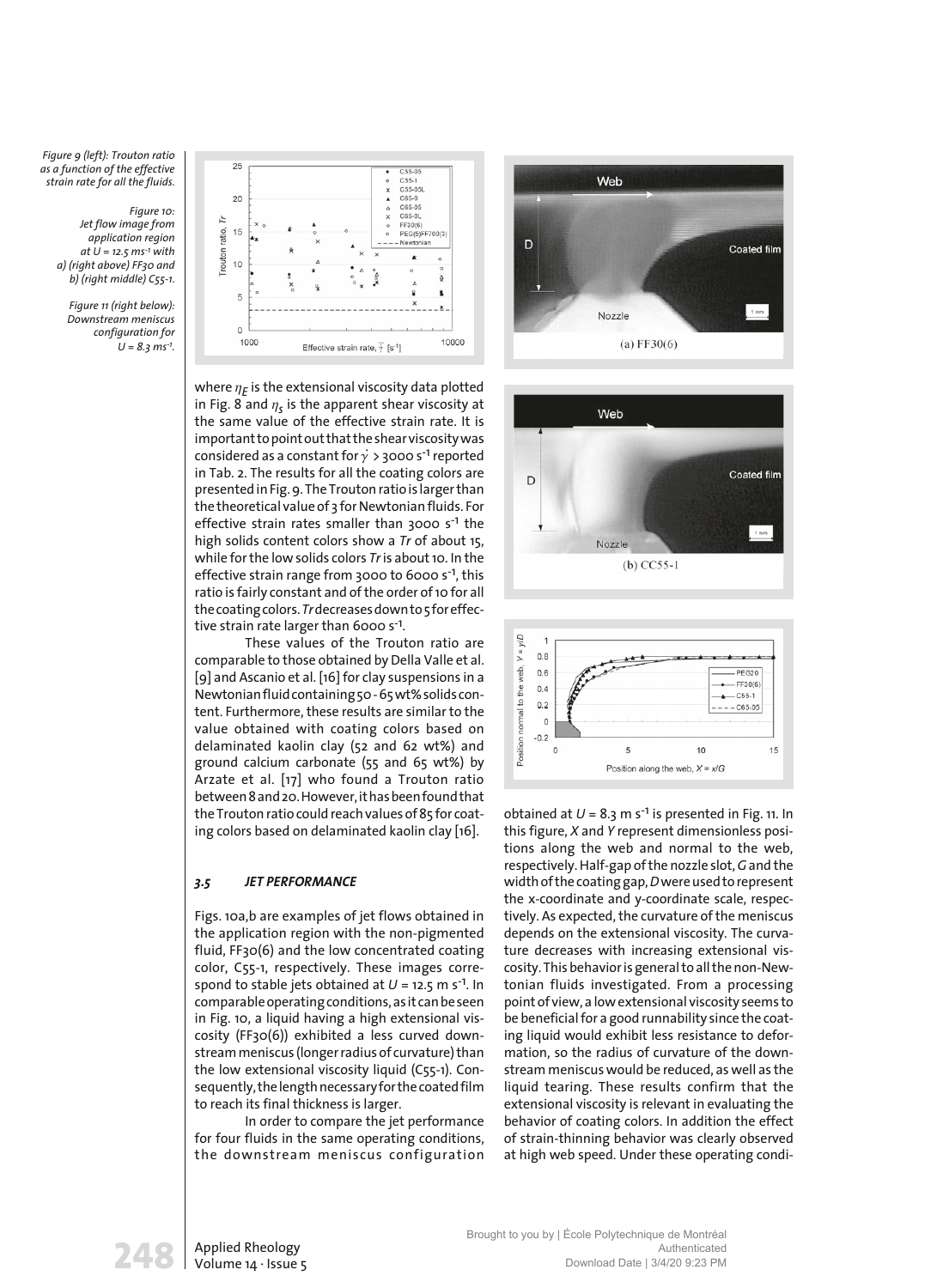

ns, the downstream meniscus tends to recede th increasing web speed as illustrated in Fig. 12  $f$  C65-0 at three different web speeds ( $U = 12.5$ , 6 and 20.8 m s<sup>-1</sup>). However, the observations of I. 12 could be largely due to inertia effects under ch high jet velocities.

### *CONCLUSION*

this work, the apparent extensional viscosity non-pigmented fluids and coating color forulations containing calcium carbonate as pigent was determined at high strain rates typical jet coating process. For this purpose, an orifice wmeter, whose operating principle is based on e pressure drop-flow rate relationship for the w through a small size orifice, was used.

A strain-thinning behavior was served for all the coating liquids. The Trouton io of the coating colors was found to be around: for  $\overline{\gamma}$  < 6000 s<sup>-1</sup>. This result is in good agreeent with to that reported in the literature for e high concentrated suspensions. In jet coat-3, the coating colors are submitted to extennal strain rates around 5000 s<sup>-1</sup>, in the applition region, so that the extensional viscosity uld reach values 10 times larger than shear vissity. This could be very useful information to plain some phenomena in jet coating process, ch as the jet stretching, the increase of the back w on the nozzle, the jet tearing preventing the tire coating film to be transferred to the web rface, etc. The extensional viscosity was found be slightly sensitive to the amount of thickenbut practically insensitive to the addition of lex. The amount of solids contained into the ating colors strongly affects the extensional icosity.

In addition, the extensional properties ere related to the jet stretching in the applica-In region via the downstream meniscus conuration. Low extensional viscosity promotes increased curvature of the downstream eniscus. From a processing point of view, a low tensional viscosity is beneficial for a good nnability, since it increases the curvature of the wnstream meniscus and consequently duces the distance required for the coated film

to reach its final thickness. Finally, the results presented here should be regarded as estimates of the rheological properties in extension with the intention to better interpret the jet coating process hydrodynamics.

### *ACKNOWLEDGEMENTS*

The financial support received from Natural Sciences and Engineering Research Council of Canada and Pulp and Paper Research Institute of Canada is gratefully acknowledged.

### *NOTATION*

| $d_o$                               | Diameter of the orifice [m]             |
|-------------------------------------|-----------------------------------------|
| $d_c$                               | Inner diameter of the cylinder [m]      |
| D                                   | Distance between the nozzle exit and    |
|                                     | the web [m]                             |
| Eu                                  | Euler number                            |
| $Eu_{corr}$                         | Corrected Euler number                  |
| G                                   | Half-gap of the nozzle slot [m]         |
| G'                                  | Storage modulus [Pa]                    |
| G''                                 | Loss modulus [Pa]                       |
| $\ell$                              | Extensional consistency index [Past]    |
| т                                   | Shear consistency index [Pasn]          |
| n                                   | Shear power-law index                   |
| Q                                   | Flow rate through orifice $[m3s^{-1}]$  |
| Re                                  | Reynolds number                         |
| $\boldsymbol{t}$                    | Extensional power-law index             |
| $T_f$<br>$T_f$<br>$\tau_r$          | Thickness of the coated liquid film [m] |
|                                     | Jet thickness [m]                       |
|                                     | Trouton ratio                           |
| $\cup$                              | Web speed [ms <sup>-1</sup> ]           |
| V                                   | Jet velocity [ms <sup>-1</sup> ]        |
| $V_{O}$                             | Average velocity of the fluid at the    |
|                                     | orifice [ms <sup>-1</sup> ]             |
| $\pmb{\times}$                      | Position along the web [m]              |
| X                                   | Dimensionless position along the web    |
| у                                   | Position normal to the web [m]          |
| Y                                   | Dimensionless position normal to the    |
|                                     | web                                     |
| $\alpha$                            | Impingement angle [°]                   |
| $\frac{\dot{\gamma}}{\dot{\gamma}}$ | Shear rate [s <sup>-1</sup> ]           |
|                                     | Effective strain rate [s-1]             |
| $\gamma_c$                          | Critical strain amplitude               |
| $\delta$                            | Loss factor $\lceil - \rceil$           |
| $\Delta P_E$                        | Pressure drop due to the extensional    |
|                                     | flow [Pa]                               |
|                                     |                                         |

*Figure 12: Downstream meniscus configuration for C65-0 at three different web speeds.*